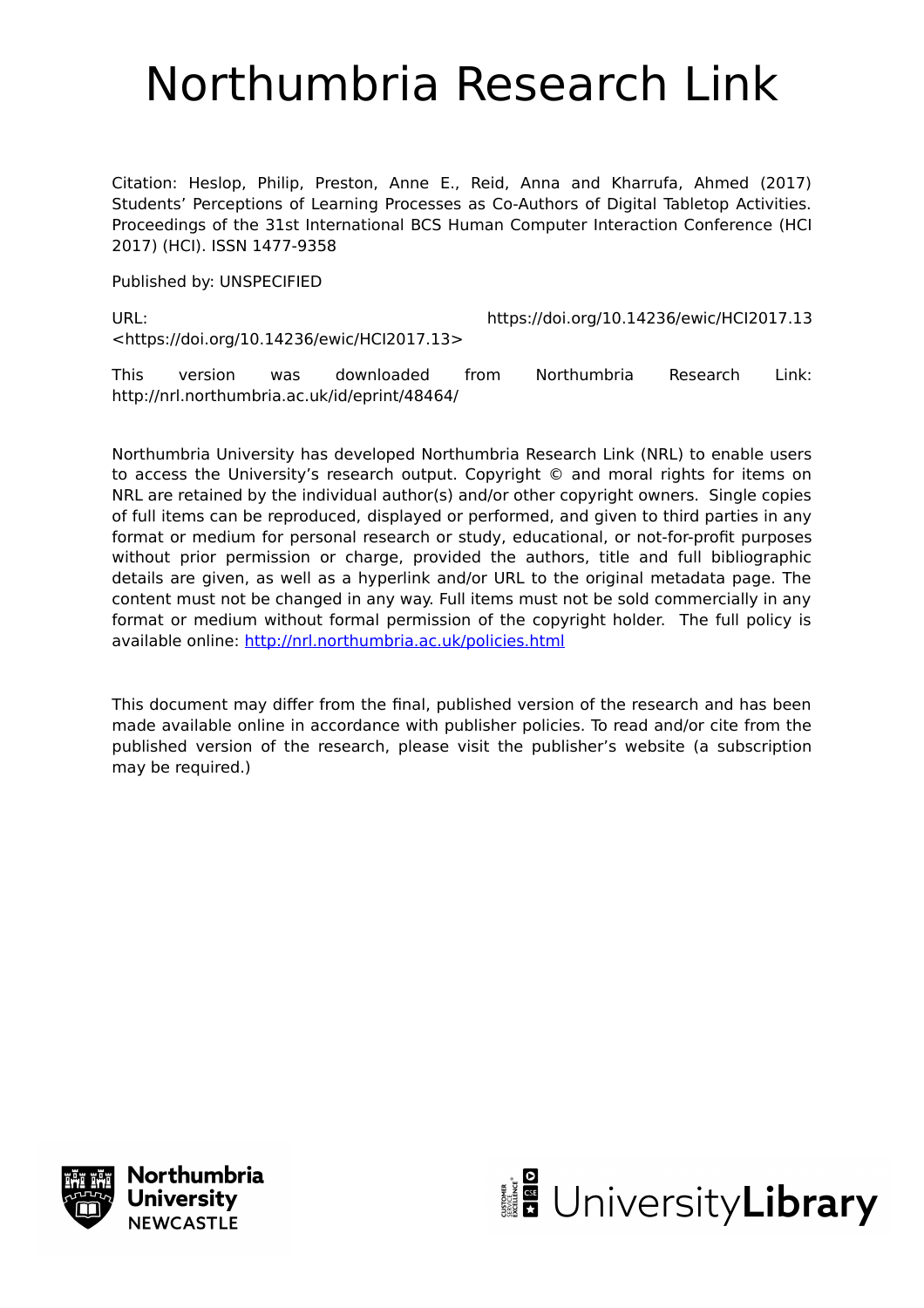# Students' Perceptions of Learning Processes as Co-Authors of Digital Tabletop Activities

Newcastle University, UK Kingston University, UK Newcastle University, UK Newcastle University, UK

Philip Heslop **Anne Preston** Anna Reid Ahmed Kharrufa OpenLab CHERP ECLS OpenLab *philip.heslop@ncl.ac.uk a.preston@kingston.ac.uk anna.reid@ncl.ac.uk ahmed.kharrufa@ncl.ac.uk*

**We conducted a small-scale study in order to explore students' perceptions of the learning processes when engaged as co-authors of content for collaborative higher order thinking skills learning tasks. We specifically designed the process to allow for self-critique – where authors can observe their creations being solved and therefore understand where they may improve their design. We collected data over a three-day period from a sample of twelve thirteen year olds, working in teams, authoring content for Digital Mysteries (a higher order thinking skills collaborative learning application based on the digital tabletop). The study was structured to follow Bloom's taxonomy, a continuum of cognitive skills that develop during a learning process. We found that 1) rather than follow this continuum, skills developed in a non-linear manner due to the abstract nature of the authoring activity, and 2) the students' demonstrated good metacognitive insights into the authoring task, technology and collaborative learning as a whole.**

*Collaborative Learning, Content Creation. Authoring, Self-Critique*

#### **1. INTRODUCTION**

Reflection and feedback are important aspects of learning higher order thinking skills (Baker & Lund, 1997; Collins & Brown, 1988; Hattie & Timperley, 2007). Allowing students to assess each other's work provides opportunities for feedback, reflection and insights into the learning processes and the thinking of students (both those providing the feedback and those receiving it). Accordingly, peer feedback is a common classroom tool for learning (Falchikov, 1995). This self and peer assessment can also be applied to group work (Falchikov, 1991). However, these processes are usually applied to artefacts that only require passive engagement by the students providing the feedback (e.g. written pieces of work, posters, or presentations) (Nicol, 2010), rather than deep engagement (e.g. solving a problem or interacting with the created artefact). Moreover, this depends on the student's ability to articulate their feedback as useful constructive critique.

A more authentic and potentially more useful feedback results from students actively engaging with a created artefact (e.g. interactive content). This engagement with the artefact, allows them to externalize their thinking processes to an external observer (i.e. the authors). Digital technologies have significant advantages when it comes to providing opportunities for creating such interactive content.



*Figure 1: Students using mysteries authored by their peers*

We present a small-scale study designed to explore students' perceptions of the learning processes when observing their peers engaging with a Higher Order Thinking (Resnick, 1987) activity that they had created. We chose a highly visible task, Digital Mysteries (AS Kharrufa, Olivier, & Leat, 2010) (figure 1), that is specifically designed to allow externalization of thinking and the promotion of Higher Order Thinking Skills (HOTS). This creates opportunities to receive implicit genuine feedback from peers, through solving the mystery, and consequently allows for self-critique from the authors. We also aimed to see if this gave greater insights into the target task (i.e. Digital Mysteries). I.e., do students gain a greater understanding of the

*© Heslop et al. Published by BCS Learning and Development. Proceedings of British HCI 2017 – Digital make-Believe. Sunderland, UK.*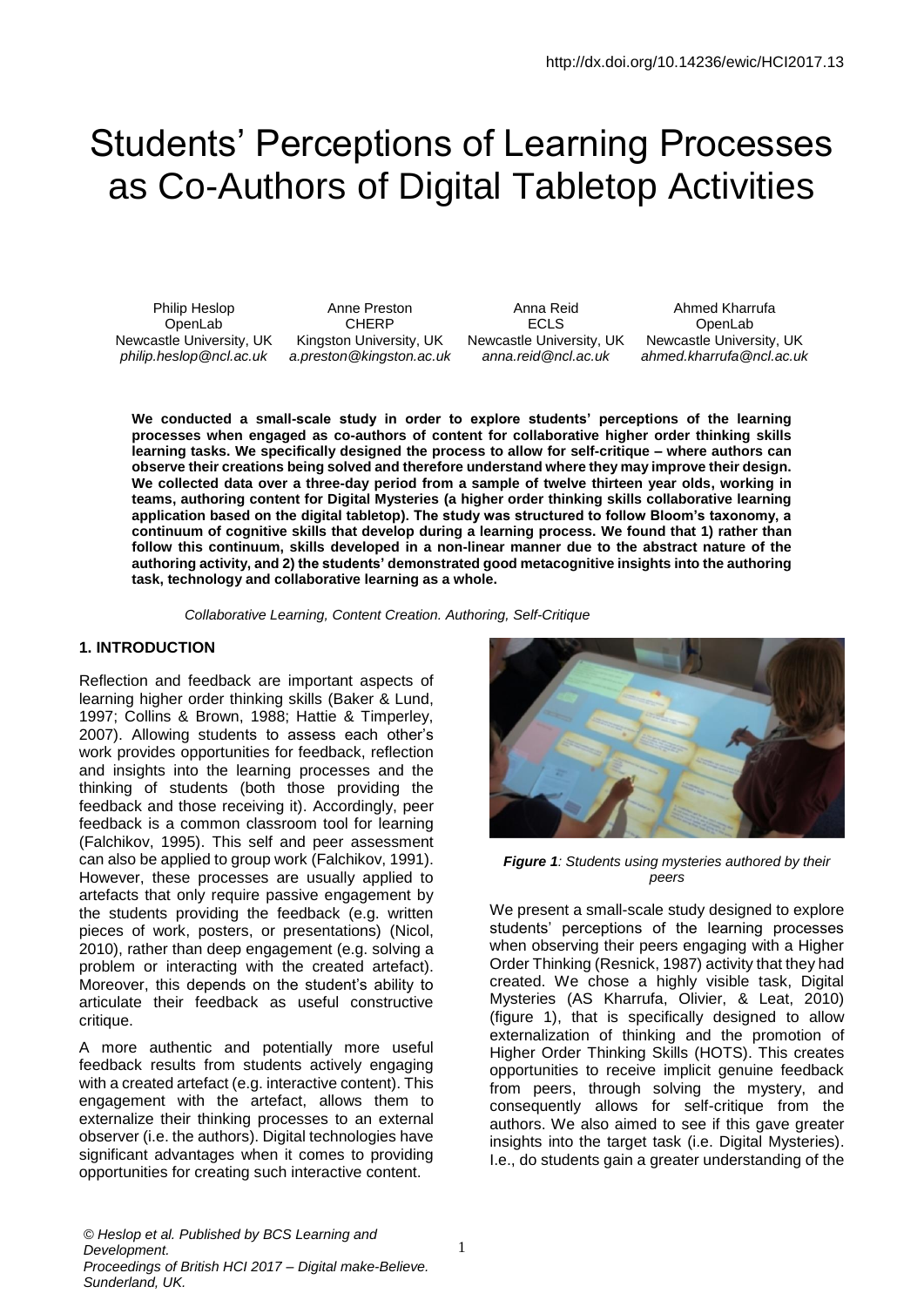HOTS required to make a good mystery when observing others solve their work?

In order to capture the reflective thinking of participants, we collected materials generated during the study, conducted group interviews and provided a "diary room" where participants could capture their thoughts individually or in groups. We analysed the interview and diary data by conducting a thematic analysis with multiple coders. We also analysed the outputs materials (i.e. Mysteries) generated by the participants and compared our assessment of them with the feedback and impressions of the participants when they observed others solving them.

Our contribution in this paper is to provide a better understanding of the thinking processes involved in creating, and observing the use of, engaging interactive digital content that focuses on the promotion of HOTS.

# **2. BACKGROUND**

### *Bloom's Taxonomy:*

The authoring activities were designed to correlate with the cognitive objectives outlined in Bloom's taxonomy (Anderson et al., 2001; B. Bloom et al., 1984), originally developed by Bloom in the 1950s (B. S. Bloom, Engelhart, Furst, Hill, & Krathwohl, 1956). The taxonomy organises cognitive process into a hierarchy: knowledge, comprehension, application, analysis, synthesis, and evaluation. Bloom argues that the hierarchy is a continuum, i.e. a learner cannot comprehend without first remembering it, i.e. progressing from Lower Order Thinking Skills (LOTS) to Higher Order Thinking Skills (HOTS). In particular, we focused on the knowledge dimension as defined in Krathwohl's Revision of Bloom's Taxonomy (Krathwohl, 2002).

#### *Digital Mysteries*

Digital Mysteries was chosen as the target application as it is a HOTS collaborative digital tabletop activity where groups construct an argument from evidence as a response to a question or prompt (i.e. a "mystery"). It requires critical thinking, visuospatial externalisation of thinking (i.e. making thoughts visible to peers) and active collaborative engagement (A Kharrufa, Olivier, & Leat, 2010; AS Kharrufa et al., 2010; D Leat & Nichols, 1999). A Digital Mystery is presented over three explicit stages (in order to "scaffold" the process (D Wood, Bruner, & Ross, 1976; David Wood & Wood, 1996)). I) a reading - evidence is presented; ii) grouping - evidence is categorised by participant-generated theme (and irrelevant evidence discarded); and iii) sequencing - the argument is constructed by linking individual pieces of evidence together. A reflective stage allows the process to be re-played, and different decisions can be explored.

It exploits the affordances of the digital tabletop as a collaborative medium – i.e. collocated, unhierarchical, visuospatial representation etc. (Dillenbourg & Evans, 2011; AS Kharrufa, 2010; Rick et al., 2009; Scott, Grant, & Mandryk, 2003; Vygotsky, 1978). The process is visible, allowing observers (e.g. a teacher or author) to see thinking and strategies of the group completing the task – allowing self-criticism about the mystery design.

A well-designed mystery allows for multiple interpretations of the evidence, and as such, there is no "right" answer. Performance depends on how arguments are constructed – that is how well the evidence is used, categorized and sequenced. The authoring tool (figure 2) is a standard PC application that allows creating evidence items ("slips") (by adding text and images). The meta data that determines the rest of the task can also be added, i.e. "the question", data about what slips could be grouped together and a series of hints.



*Figure 2: Authoring tool, showing slip creation and meta data creation options*

# **3. THE STUDY**

The study took place over three full school days. Participants engaged in initial preparation activities in their school, and then in the University Lab. The students were aged between 13 and 14 and were organised into three groups of four students (12 total). The groups chose social renewal topics for their mysteries.

#### **Day 1: School Classroom**

*Activity*: Familiarisation with mysteries as a learning activity, investigating a theme for the mystery to be created. Students solve a mystery on paper to introduce the concepts. Students then work with their teacher and a researcher to create materials for subsequent use within a digital mystery, initially as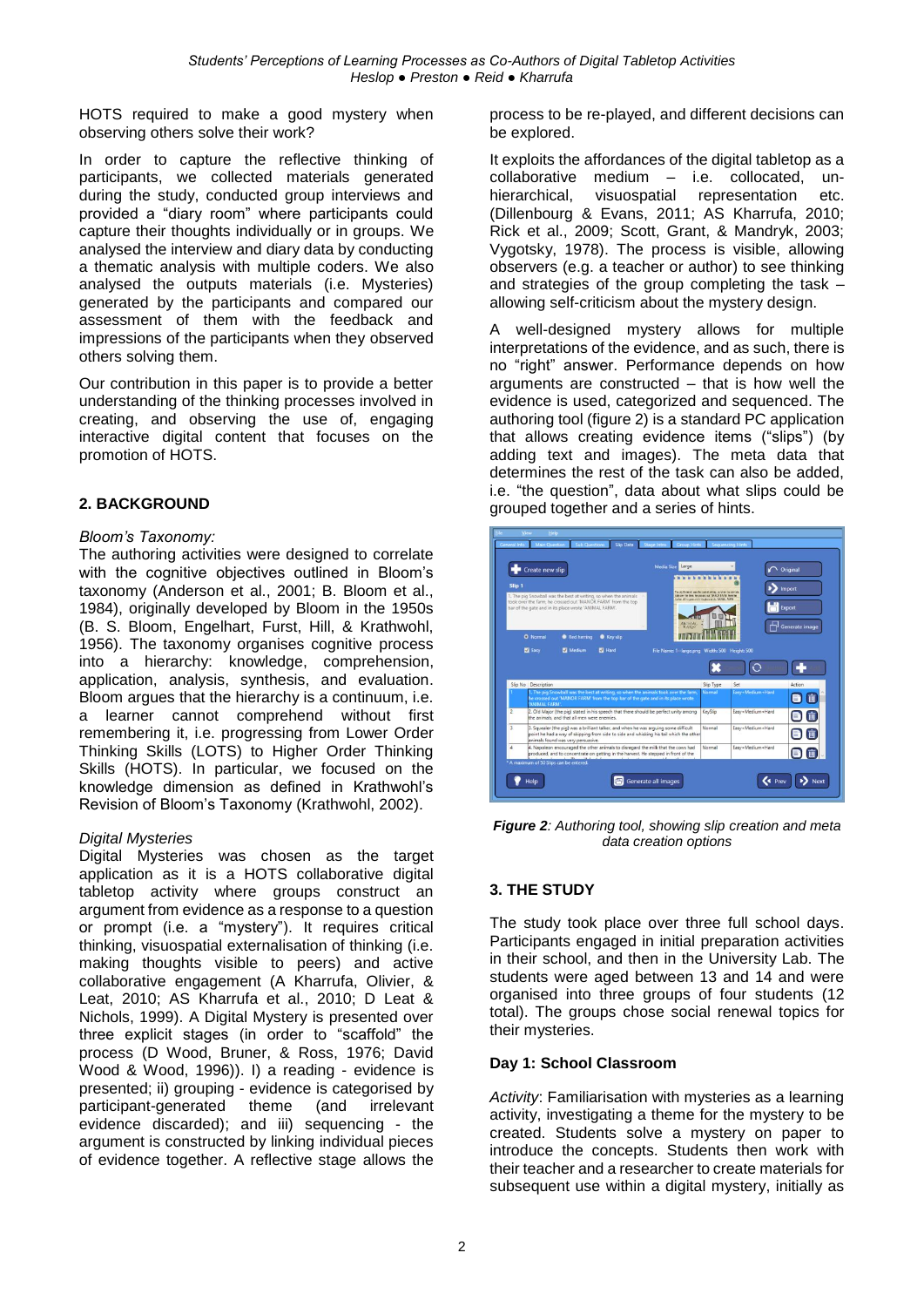PowerPoint slides and are encouraged to think about the stages of the mystery (i.e. 'reading', 'grouping' and 'sequencing').

*Outputs*: Group PowerPoint presentation, Selfdocument photographs, Short report, Individual interviews with leading questions 'What have you learned?' and 'What do you remember?'

*Knowledge Dimension*: **Factual Knowledge** of Social Renewal theme (and chosen group theme) and some **Conceptual Knowledge** of categorisation, generalisation and structures of information

# **Day 2: University Lab**

*Activity*: Using the Digital Mysteries Authoring Tool to create mysteries content based on previous activity. Groups familiarise themselves with the Digital Tabletop technology and solve an existing Digital Mystery. They are introduced to the Authoring Tool via an example walkthrough provided by one of the researchers. Groups convert their previous content into data-slips via the Authoring Tool, initially as text only then by providing images (from a data search exercise).

Outputs: Video Diaries, Self-document photographs, Short report, Individual interviews.

*Knowledge Dimension*: Reinforcing **Conceptual Knowledge** of elements of a larger structure (i.e. a mystery) and how they fit together Moving toward **Procedural Knowledge**, i.e. methods of inquiry and how subject specific skills and when to use them.

#### **Day 3: University Lab**

*Activity*: Finalise content and using the completed Mystery on the Digital Tabletop. Observe another group solve the finished mystery. Showcase finished mystery to parents in final event.

*Outputs*: Video Diaries, Self-document photographs, Video of Digital Tabletop Testing, Group Evaluation Questionnaires of observations of other groups completing their mystery, Video of peer review activity, Individual Interviews, Final mysteries.

*Knowledge Dimension*: Continuing **Procedural Knowledge** of what skills to use and when for creating a Mystery. **Metacognitive Knowledge** about how others and the authors learn, i.e. strategical knowledge, appropriate contextual and conditional knowledge and Self Knowledge.

#### **4. ANALYSIS**

We conducted two analyses. Firstly, a thematic analysis on the interview and diary data. This analysis was deductive, with codes based on Blooms Taxonomy (Anderson, Krathwohl, & Bloom, 2001; B. Bloom, Krathwohl, & Masia, 1984). We

theorised that the participants would transition through the stages of the taxonomy (with some overlap). What we discovered instead was that thinking was less rigidly structured, with different kinds of thinking occurring throughout the task.

#### **Video Analysis**

Four researchers independently encoded the data by using the categories Factual, Conceptual, Metacognitive and Procedural. We then discussed and formed a consensus on these encodings.

*Day One*: We expected the analysis to produce primarily factual knowledge considering that the activity was mainly about preparing contents for the mysteries. Data was collected through short interviews at the end of the day consisting of two questions; "What have you learned?" and "What did you remember". However, when encoding the data, we primarily encountered conceptual, metacognitive and procedural responses.

*Day Two*: In addition to the interviews, a video diary facility was available to the students. We planned the activities to progress to conceptual and procedural thinking, but there were actually more instances (proportionally) of factual thinking, than on day 1. However, these factual responses were mainly in the video diaries rather than as interview question responses, and were mainly concerned with the technology rather than "on topic" (Social Renewal theme). Procedural and Conceptual thinking came across in the diary entries, particularly concerning collaboration (similarly to the first day's responses), but in the context of the technology. However, metacognitive responses in the diaries showed that the downsides (glitches) to using technology were also apparent: The interviews were more in line with the expectations, with the majority of responses being procedural.

*Day Three*: By the third day, students were mostly responding as expected, that is by showing metacognitive and procedural thinking. The students engage with the activity of watching others complete their Mystery and there are metacognitive discussions about how other groups approach solving Mysteries. In the interviews, there is a clear metacognitive summation of the whole study from several students along with procedural thinking.

*Summary*: The results show that the expected continuum of thinking did not take place, although by the final sessions it had largely conformed to Metacognitive/Procedural. In the initial sessions however, which were designed to illicit factual thinking (i.e. generate evidence), little factual thinking took place. It was only later (when the evidence was being curated into the Digital Mysteries authoring tool) that thinking became more "factual".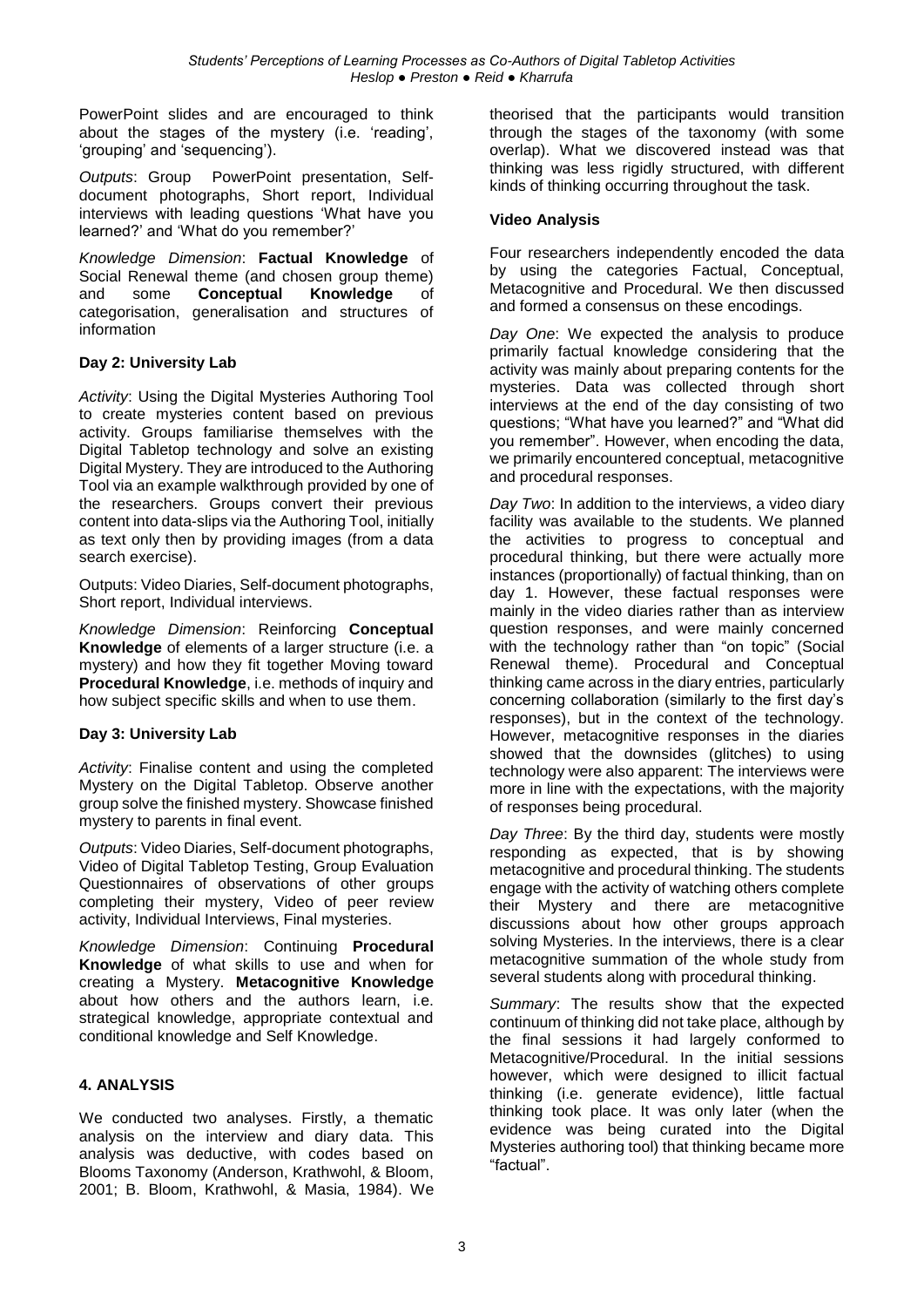# **Mysteries Analysis**

In the second analysis, we compared (crossvalidated) our assessment of the mysteries with the reflections of the users of the mysteries, as well as reflections of the authors observations.

*Researchers: Two researchers assessed and scored the mysteries using criteria outlined in the design of Mysteries (David Leat & Nichols, 2000) and Digital Mysteries (AS Kharrufa et al., 2010)):*

| Group            |      | 2   | 3   |      |
|------------------|------|-----|-----|------|
| Topic / Question | 10   | 10  | 10  | 10   |
| Content          | 8    | 8   | 8   | ุ่ ค |
| Grouping         | 5    | 5   |     |      |
| Sequencing       | 10   | 5   | 3   | 10   |
| Meta Info        | 10   | 10  | 10  |      |
| Total (average)  | 43   | 38  | 36  | 41   |
|                  | 8.6. | .6' | 7.2 | 8.21 |

*Authors*: Authors were asked questions on how well the users had completed their mystery, i.e. difficulties, strategies, and whether they had a good solution. Two groups (2 & 3) did not fully comprehend the open-ended concept of a mystery, assuming a correct answer and way to group evidence. They commented negatively on the users who did not follow their expectation. These authors also thought that the users were "overthinking" their mystery. The fact that the users were still able to explore alternatives perhaps shows that it is possible to create a "good" mystery without fully understanding its purpose. Other groups (1 & 4) gave a more insightful response, understanding that their mystery was too "telling" and "leading users to an obvious answer", which was correctly seen as a negative. While largely agreeing with the users about the difficulty of their mysteries, author's tended to disagree about which tasks were harder – with a general consensus being they thought users found grouping hardest (while users thought sequencing was more difficult).

*Users of Mysteries*: Users were asked about the content and the structure of the mystery. They were able to identify key questions, and agreed that the evidence provided was appropriate. When it came to grouping and sequencing, users were more inclined to rate the process as "good" if they found it easy, and vice versa. Users pointed out that sequencing was much easier with a temporal aspect, i.e. events that occur along a timeline, rather than abstractly related.

# **4. DISCUSSION AND FUTURE WORK**

We set out to explore how students perceive the learning processes involved in co-authoring educational content for a collaborative HOTS task and subsequently observing their peers completing the task. In particular, we wanted to explore the selfcritique generated by these observations. We were also interested in how their thinking changed across the study, and whether it would follow the "continuum" presented in blooms taxonomy.

The students' thinking did not follow the expected continuum suggested by Bloom's taxonomy. This may be a side effect of a task such as authoring, which is essentially already a HOTS as it requires the high level concepts of the subject matter to be understood before effective authoring can take place (students where not only required to think about the content, but also prepare meta-content as well such as associated sub-questions, possible groupings, and even hints for users). Conversely, students who did not fully understand the higher level concepts of digital mysteries would instead critique the end users rather than gaining insight into their own work. One explanation of this is that fuller comprehension of the "target" HOTS task is *required*  (or at least highly desirable) in order to be self-critical about the authoring process.

Getting students to observe their peer solving their mysteries gave them better understanding of the concept of 'writing for an audience'. This was demonstrated by comments like 'overthinking' our mystery - from a group who did not seem to fully comprehend the open-ended nature of mysteries. Such understanding of how the audience may react to created content could not have been achieved through creating 'passive' content that does not have elements of interactivity, active engagement, and 'externalization' of thinking while engaging with content. This is shows a clear example of the potential benefits of creating engaging digital content as opposed to more traditional passive content (e.g. written essays).

This small study has presented some interesting possible avenues for further research. In particular, the concept that in order for effective self-criticism to take place in an authoring context, a good understanding of the HOTS goals of the final output is necessary. This suggests that future studies could be designed that test for this at a larger scale (timewise and sample-size wise). E.g. a study with students already very familiar with Mysteries (rather than having the concepts introduced within the study itself) may show clearer insight into this aspect.

There are several additional ways in which the study could be improved. In order to produce a more realistic output (i.e. in line with what most students would experience), the study could be conducted entirely in the classroom, and with students more representative of the achievement levels within schools. Allowing teachers to give more formal assessment of the outputs, and feeding back to students over a longer time period may also produce more concrete conclusions.